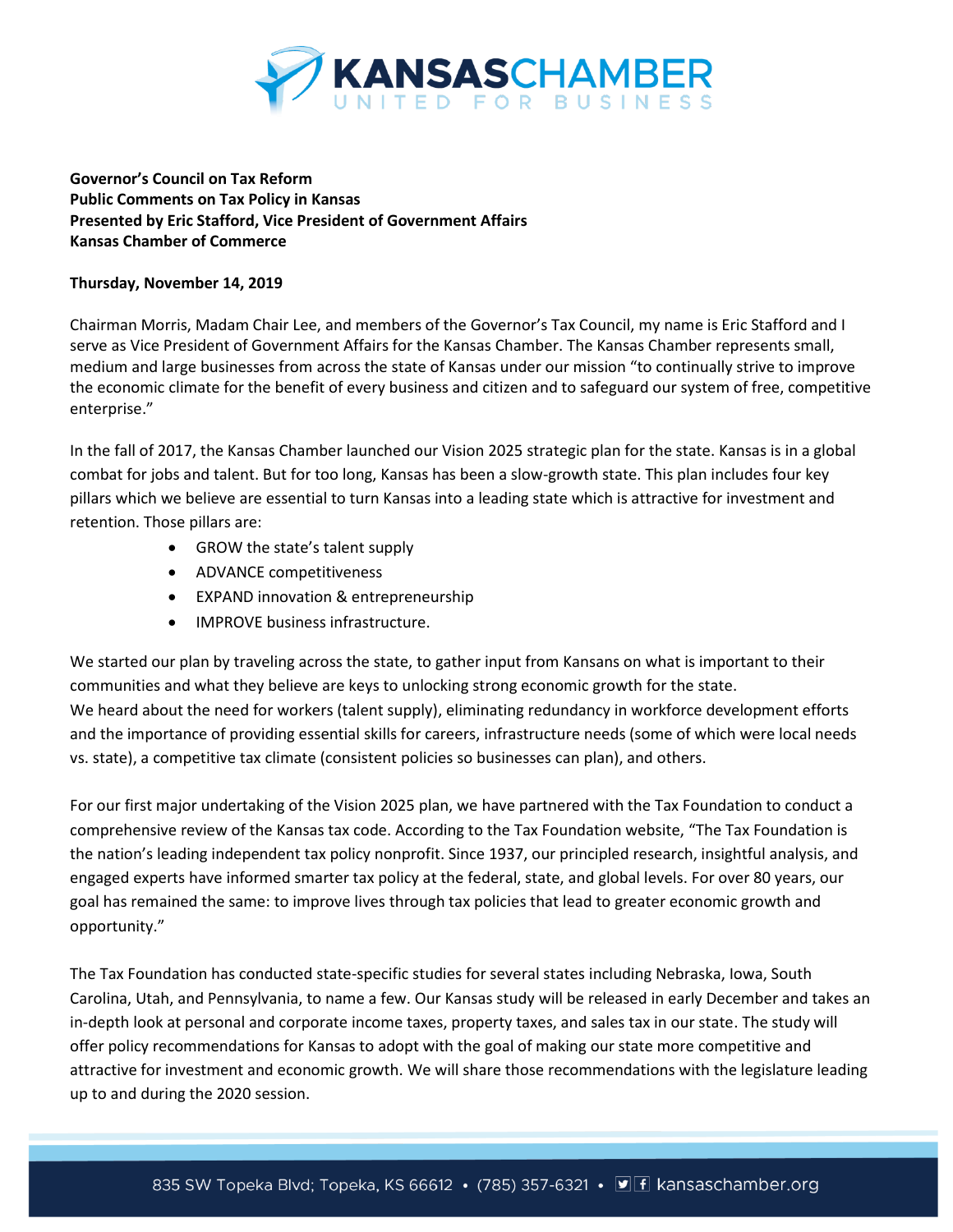While we wait for the results of the Tax Foundation Report, we know there are specific items Kansas must address immediately. Kansas already lags in the competitiveness of our tax climate. By failing to address decoupling the Tax Cuts and Jobs Act (TCJA), Kansas is at an even greater disadvantage. Many last year were referring to the two bills vetoed by Governor Kelly as "tax cuts" for the rich and multi-national corporations. Calling that legislation a cut to taxes is factually untrue.

This committee has heard testimony from the department of revenue about "rolling conformity" states, like Kansas. That means we adopt federal changes without the need for legislation each year. While that simplifies our tax code, it also means if there are big changes at the federal level, Kansas will adopt those changes unless the legislature takes specific action to not adopt them (decouple). I share this background to make our case that the federal tax changes in 2017 have resulted in an unintended tax increase on individual taxpayers and businesses in our state by no action of the legislature. As we outline the specifics of those items below, we will argue why some provisions are now subjecting income to Kansas corporate income tax that had not previously been taxed in our state prior to 2018.

#### Individual Taxpayers

TCJA nearly doubled the standard deduction for individual tax filers. The standard deduction for married filing jointly increased from \$13,000 to \$24,000. According to a Tax Foundation article, "The Joint Committee on Taxation estimates that the number of filers who itemize will fall from 46.5 million in 2017 to just over 18 million in 2018, meaning that about 88 percent of the 150 million households that file taxes will take the increased standard deduction."

While this change is a great benefit at the federal level for individual taxpayers, it creates an unintended consequence in Kansas due to the greater discrepancy between the new federal standard deduction and Kansas' \$7,500 deduction for married filing jointly. That causes an increase in Kansas taxpayers state income tax liability because current law prohibits Kansas taxpayers from itemization if they do not itemize at the federal level. Many small businesses have lost this tax benefit as well since they file their returns under the personal income tax versus corporate income tax.

### Corporate Income Tax

TCJA made significant changes in how the federal government treats foreign investment and income for companies with foreign operations. Business tax reform efforts were created to eliminate disincentives to invest and create jobs in the United States and lowered rates through base-broadening provisions. Much like the individual income tax components, lack of action by states has resulted in an unintended tax increase on businesses at the state level.

Prior to TCJA, the U.S. operated on a worldwide tax base which resulted in an estimated \$3 trillion or more in profits U.S. companies left overseas due to the disadvantageous nature of America's tax code. It is important to note that not all of that \$3 trillion comes in the form of cash. When TCJA passed, a one-year tax window for 2017 was created to tax repatriated earnings, with a large portion of those earnings coming in the form of assets (capital building investments and operations in foreign countries). So the federal government elected to tax reinvestment of foreign profits into facilities. The repatriation provisions (IRC 965) were included as a pay-for to lower the corporate income tax rate at the federal level.

Post-TCJA, America will now operate in a quasi-territorial tax structure. While repatriation dealt with foreign earnings over the previous 30 years, a new tax provision known as GILTI (Global Intangible Low Tax Income) (IRC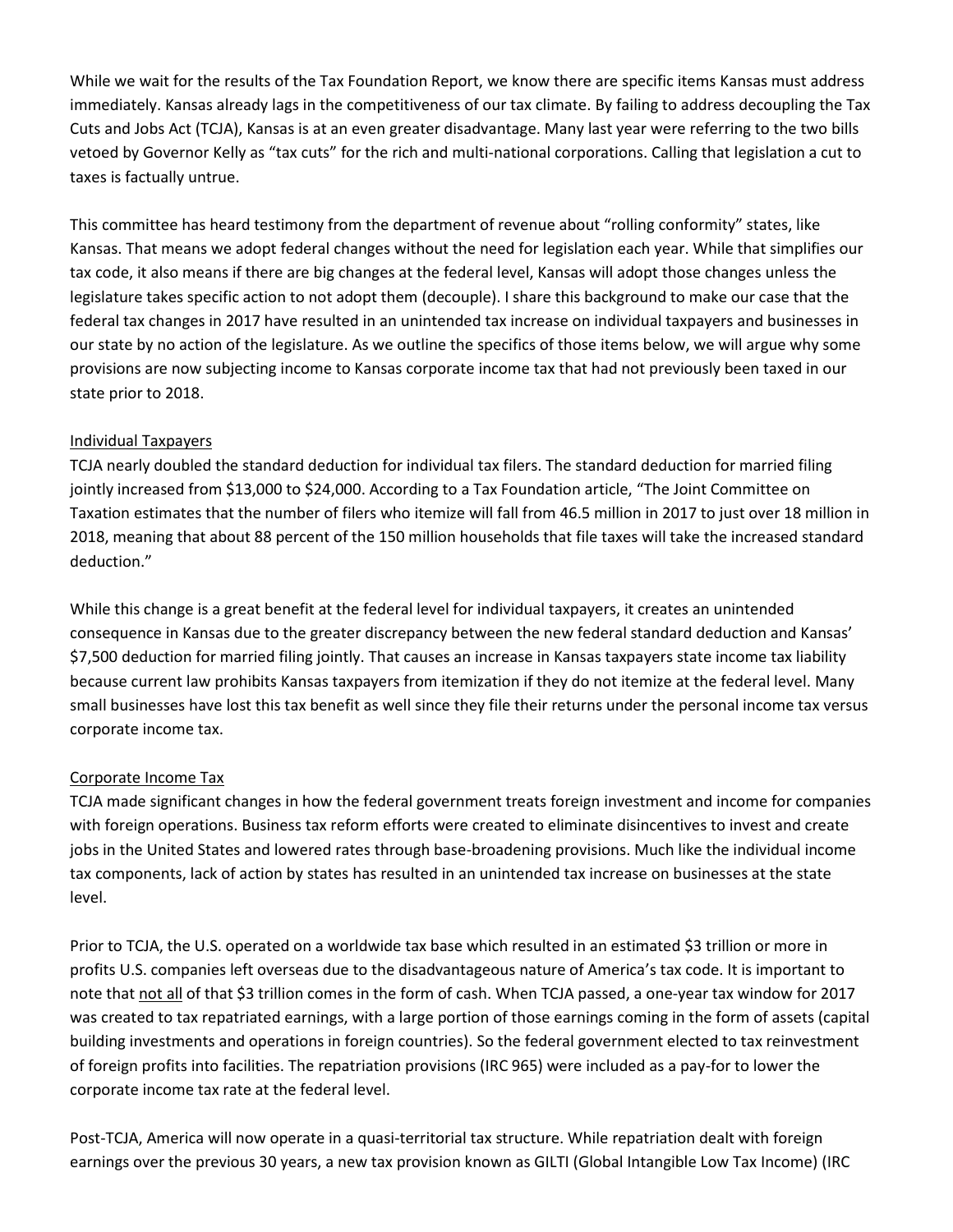951A) was created. GILTI was designed to ensure a minimum tax is paid on worldwide income and to deter/reduce incentives by businesses to shift profits outside of the United States.

Kansas has an 80% dividend received deduction. In the eyes of the IRS, GILTI is a dividend, even though it's actually income. Therefore, Kansas which has historically taxed foreign dividends, will now be (and has been with lack of legislative action) taxing foreign income- something our state has not done before. Below is a paragraph from David Rankin's SB 22 testimony last year before the Senate Select Committee on Federal Tax Code Legislation. David is the Senior Vice President of Taxation and Business Development for Seaboard Foods:

"The federal provision imposes tax at the statutory rate of 21% but allows a 50% tax deduction which reduces the effective tax rate to 10.5%. Foreign taxes paid are added to taxable income but reduced by a deduction equal to 50% of the income inclusion. The deductions are contingent on a taxpayer having positive taxable income so taxpayers with losses will not receive the 50% deductions. Finally, a foreign tax credit is allowed for 80% of the foreign taxes paid. If the foreign tax rate exceeds 13.125%, no incremental U.S. tax is due. Because Kansas does not allow a foreign tax credit, U.S. parent companies with foreign subsidiaries will be forced to pay incremental Kansas income tax even if no incremental U.S. income tax is imposed."

It is important to note that according to our tax experts, foreign-owned businesses are not subject to GILTI. As Kansas continues to tax GILTI income, Kansas-based companies would be operating at a competitive disadvantage to foreign-owned businesses that are not subject to this tax. Repatriated income (IRC 965) is also foreign income which Kansas has chosen to subject to tax, is again a change from our state's historical position of not taxing foreign income. Ultimately, we believe business income earned in another country should not be subject to state taxes.

Several other base-broadening provisions included in TCJA should be considered as well for decoupling. These items were also created as "pay-fors" to lower the corporate income tax rate, while no rate reduction has been experienced in Kansas. Those are:

- IRC section 163(j) on interest limitation deductions
- IRC 118- capital contributions
- IRC 162(r)- FDIC premiums

At the end of this testimony, I have included a series of maps outlining how states have addressed decoupling from these items. These show that Kansas, especially on the foreign income provisions, continues to be a growing outlier by not decoupling from these base-broadening provisions, and by including foreign income in its tax base.

### Wayfair Response

We briefly would like to mention that we will again introduce legislation in 2020 in response to the U.S. Supreme Court opinion in the *Wayfair* case in summer of 2018. We have supported policies which level the playing field between brick and mortar and online only retailers in the past and will continue to support a state-level legislative response to this issue.

Below is the Tax Foundation's Wayfair checklist of factors from the South Dakota law that the Court strongly suggested should be included to pass their constitutional test.

- 1. Safe harbor: Exclude "those who transact only limited business" in the state. (South Dakota's is \$100,000 in sales or 200 transactions.)
- 2. No retroactive collection.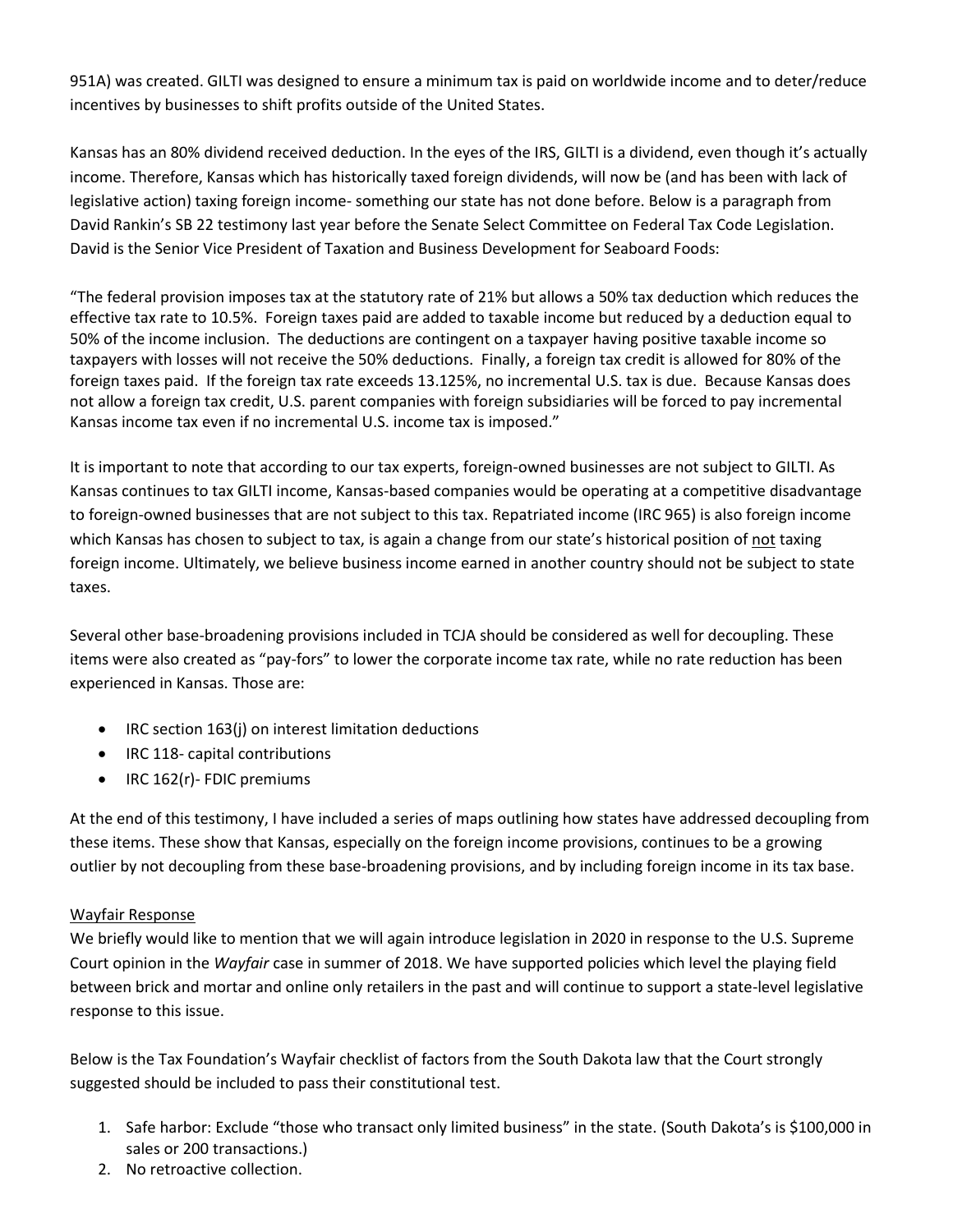- 3. Single state-level administration of all sales taxes in the state.
- 4. Uniform definitions of products and services.
- 5. Simplified tax rate structure. (South Dakota requires the same tax base between state and local sales tax, has only three sales tax rates, and limited exemptions from the tax.)
- 6. Software: access to sales tax administration software provided by the state.
- 7. Immunity: sellers who use the software are not liable for errors derived from relying on it.

A map summarizing response by states to the Wayfair decision is also included at the end of our testimony.

We appreciate the opportunity to offer public comment before this Council today. I am happy to answer any questions you might have at the appropriate time.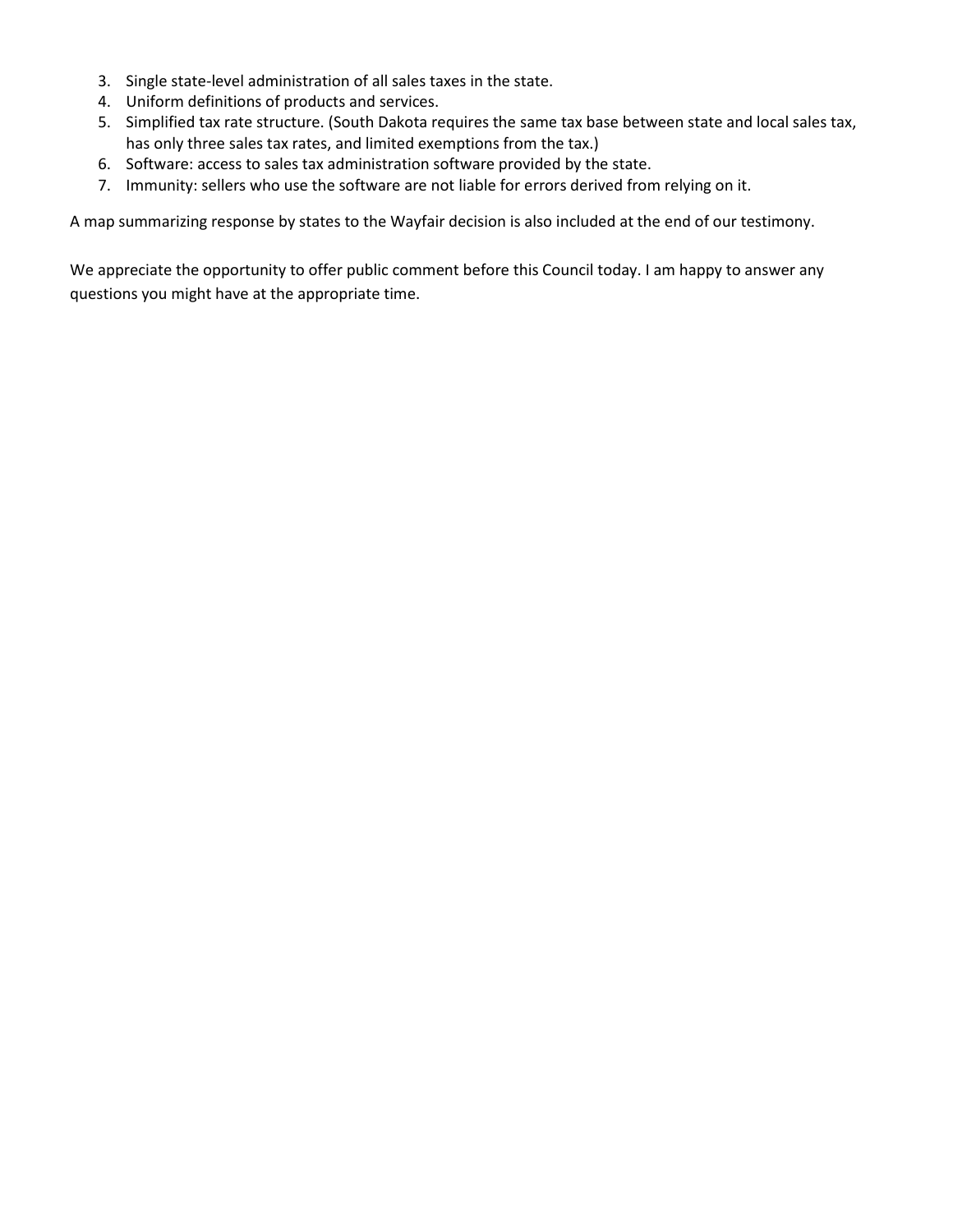## **State Corporate Income Tax Conformity to GILTI\***



**Note:** Those states with "less §250 deduction" only tax 50% of GILTI (or 62.5% after 2025).

**\*** Based generally on 80% or more direct corporate ownership of foreign corporations. Other rules may apply for smaller % ownership or state personal income tax (PIT) purposes.

\*\* GILTI is not specifically referenced in many state conformity statutes so some states may still decouple from some or all of GILTI by administrative/legislative action.

**\*\*\*** Iowa conformity begins in 2019. New Mexico decouples starting in 2020.

### **Source**: Council On State Taxation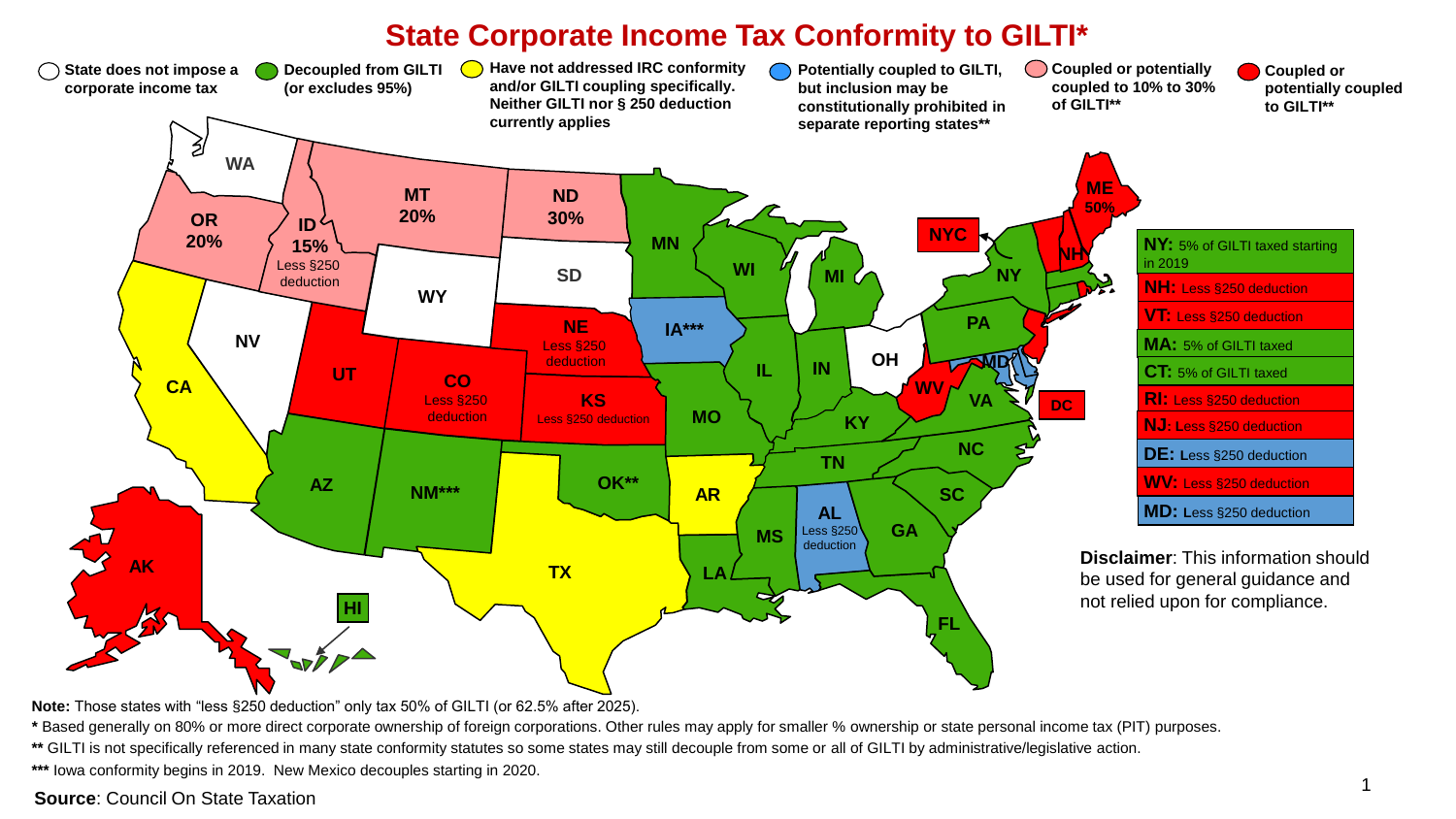## **One Time Issue: State Corporate Income Tax Conformity to IRC §965 Repatriated Income\***



**\*** Based generally on 80% or more direct corporate ownership of foreign corporations. Other rules may apply for smaller % ownership or PIT purposes.

**\*\***No conformity update but taxes a portion of foreign dividends (when distributed) for water's edge filers.

**Disclaimer**: This information should be used for general guidance and not relied upon for compliance.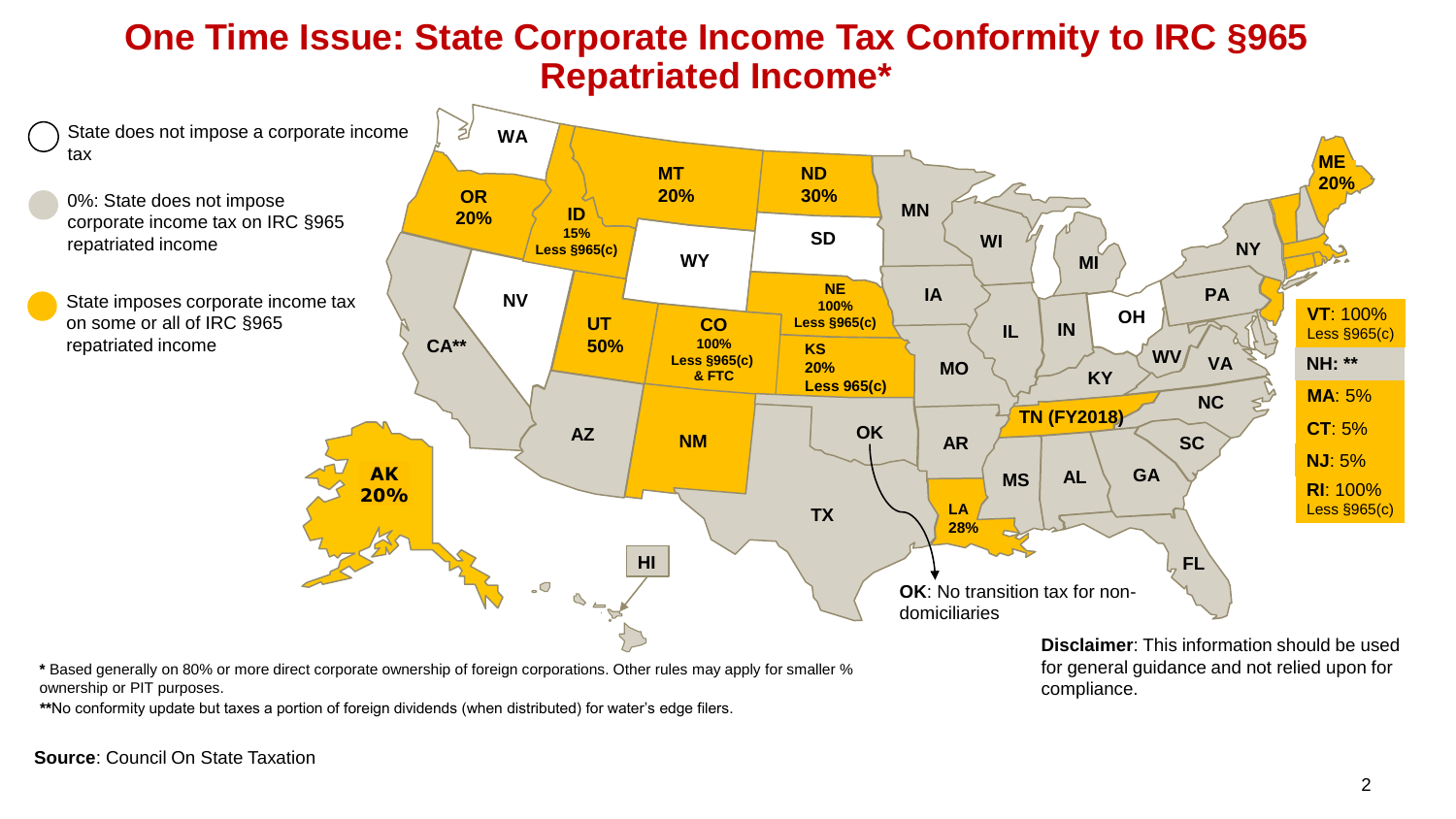## **GILTI State Factor Representation\***



State does not impose a corporate income tax

- The state currently does not impose its corporate income tax on GILTI
- No factor representation allowed
- No new guidance
- Other methodology
- Sales factor denominator only includes net GILTI (after Sec. 250 or other deduction)
- Foreign factors (including gross receipts) relating to taxable income allowed in denominator(s)
- Pattern indicates unofficial state positions  $\oslash$ (in appropriate colors)
- **\*** Based generally on 80% or more direct corporate ownership of foreign corporations. Other rules may apply for smaller % ownership or PIT purposes.
- **Source:** Council On State Taxation



**Disclaimer:** This information should be used for general guidance and not relied upon for compliance.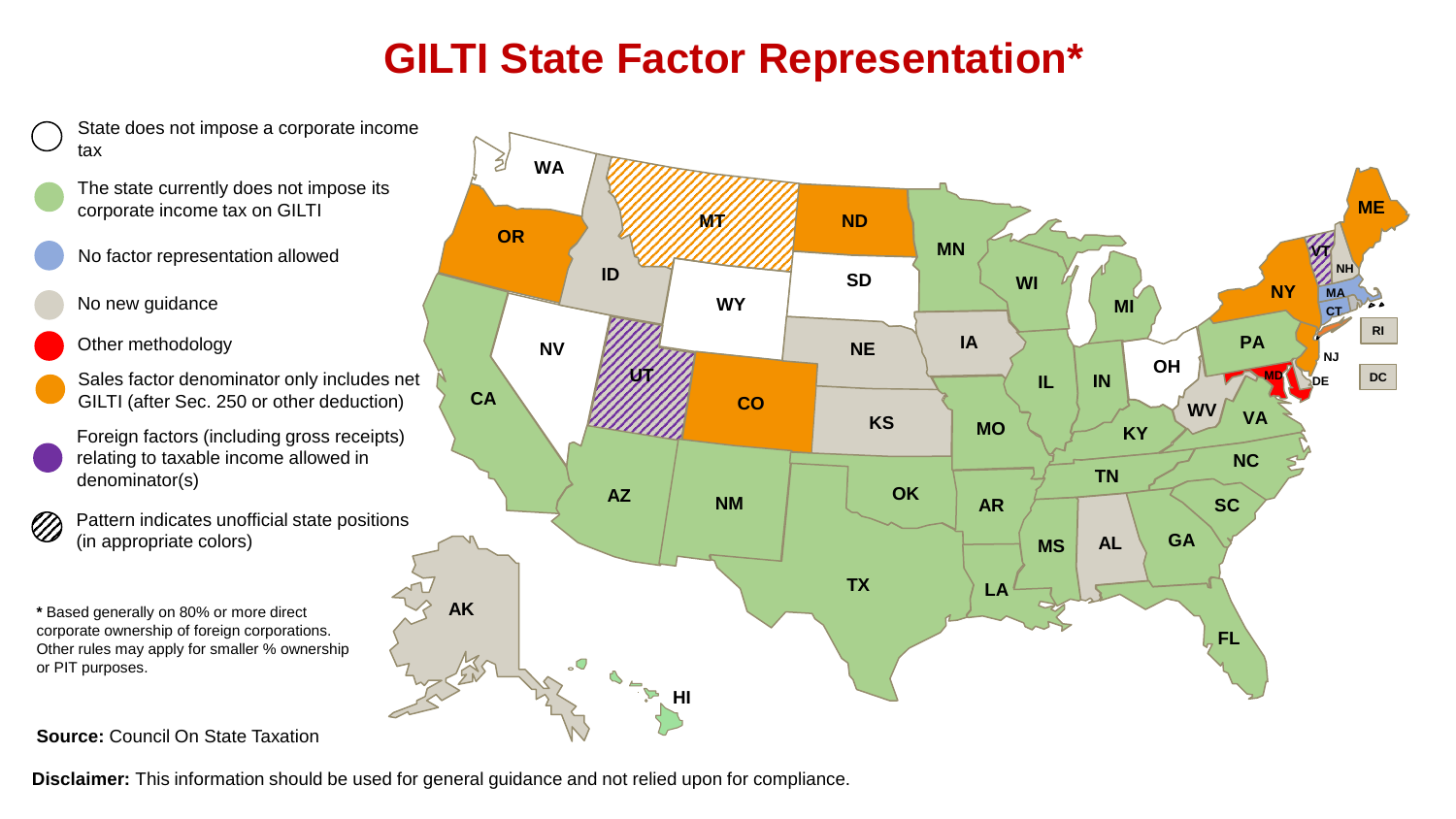## IRC §965 Repatriated Income State Factor Representation\*

State does not impose a corporate income tax

- The state currently does not impose its corporate income tax on IRC §965 repatriated income
- No factor representation allowed

No new guidance

- Other methodology
- Sales factor denominator only includes net IRC §965 repatriated income.
- Foreign factors (including gross receipts) relating to taxable income allowed in denominator(s)
- Pattern indicates unofficial state V) positions (in appropriate colors)

\* Based generally on 80% or more direct corporate ownership of foreign corporations.

Other rules may apply for smaller % ownership or PIT purposes.



\*\* NJ Taxpayers can use a special allocation formula that is the lesser of the threeyear average 2014 through 2016 allocation factor or 3.5% for calculating the tax on dividends and deemed dividends received by a taxpayer from a subsidiary for tax years beginning on and after January 1, 2017 and beginning before January 1, 2019.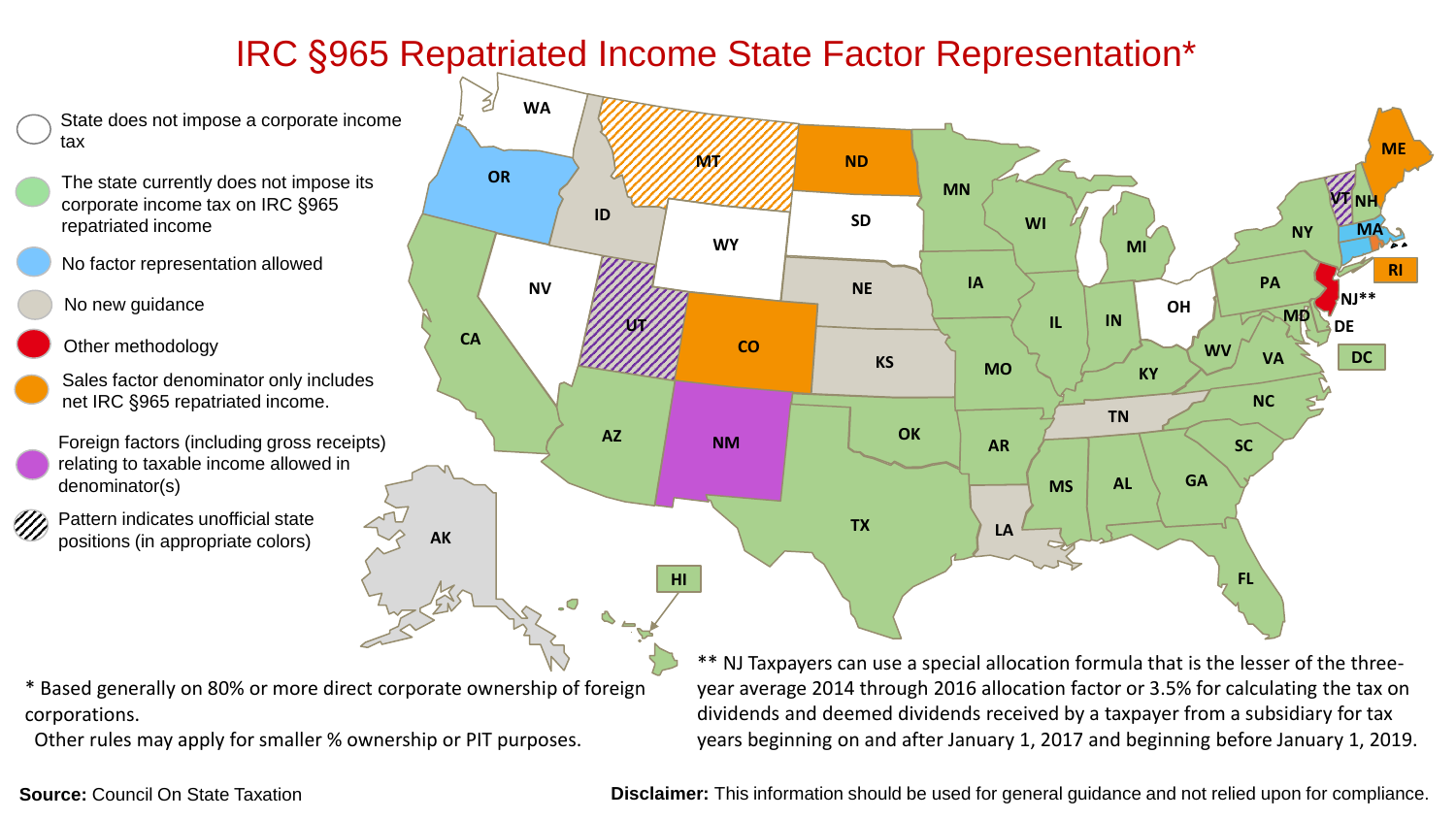## **State Conformity to 30% Interest Expense Limitation**



**20 Adopts IRC §163(j) as of 1/1/18**

**Adopts IRC §163(j) with interest addback related to intangible income <sup>3</sup>**



**Adopts IRC §163(j) and has general interest addback provisions**

**Source:** Council On State Taxation





**Provides a corporate and individual subtraction equal to 20 percent of dum** business interest disallowed pursuant to § 163(j) of the IRC

**Does not adopt IRC § 163(j) as of 1/1/18 <sup>7</sup>**

5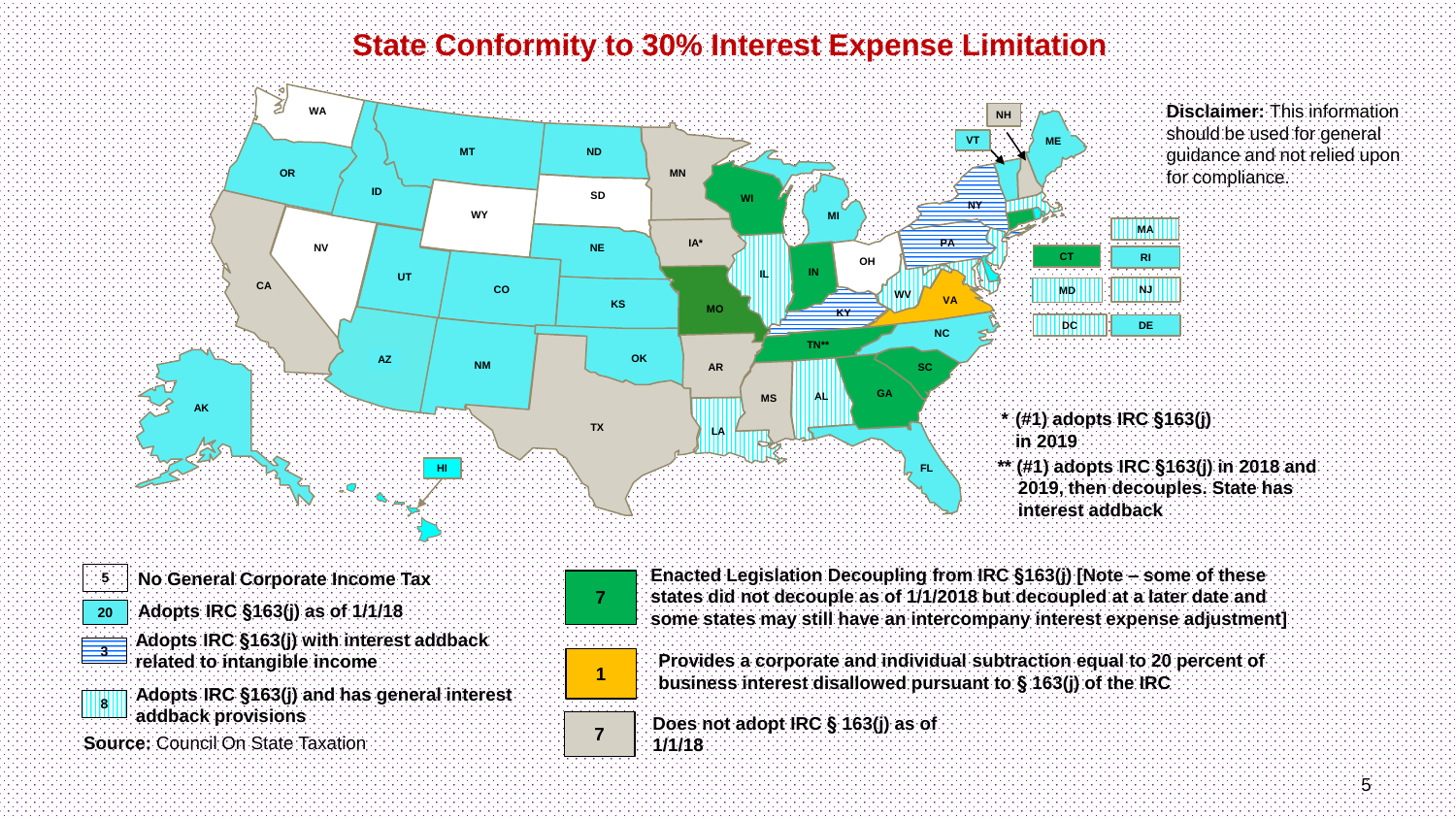## **State Conformity to 30% Interest Expense Limitation**



**Does not adopt IRC §163(j)**

**Adopts IRC §163(j)**

**Adopts IRC §163(j) with interest addback related to intangible income**

- **Adopts IRC §163(j) and has general interest addback provisions**
- **Enacted legislation decoupling from IRC §163(j)** [Note: Some of these states did not decouple as of 1/1/18 but decoupled later and some states may still have an intercompany interest expense adjustment]

**Provides a corporate and individual subtraction equal to 20 percent of business interest disallowed pursuant to IRC §163(j)** 

**No general corporate income tax**

### **Source:** Council On State Taxation

**Disclaimer:** This information should be used for general guidance and not relied upon for compliance.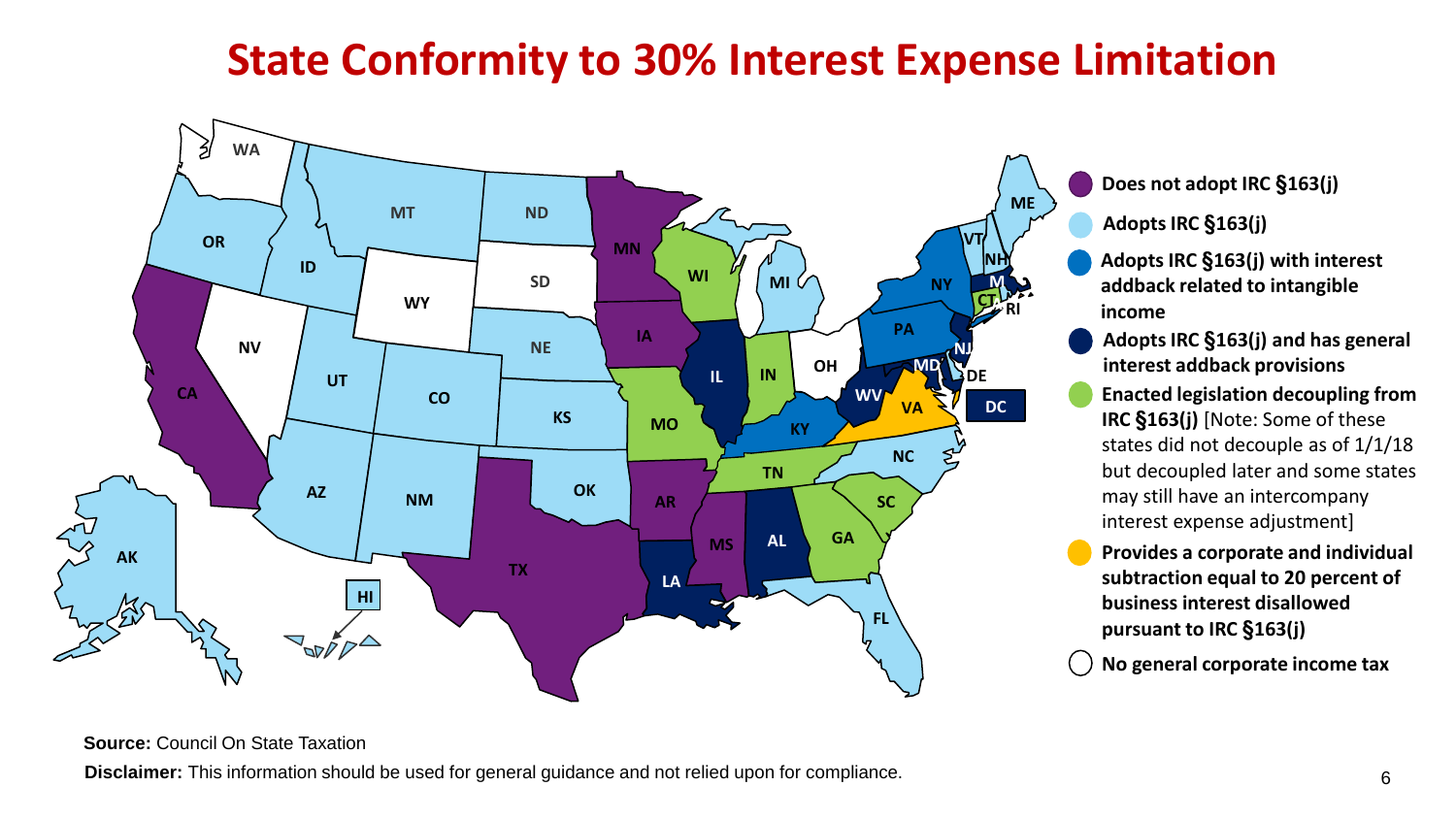# *Wayfair* **and Marketplace Implementation**

*as of 10/1/19*

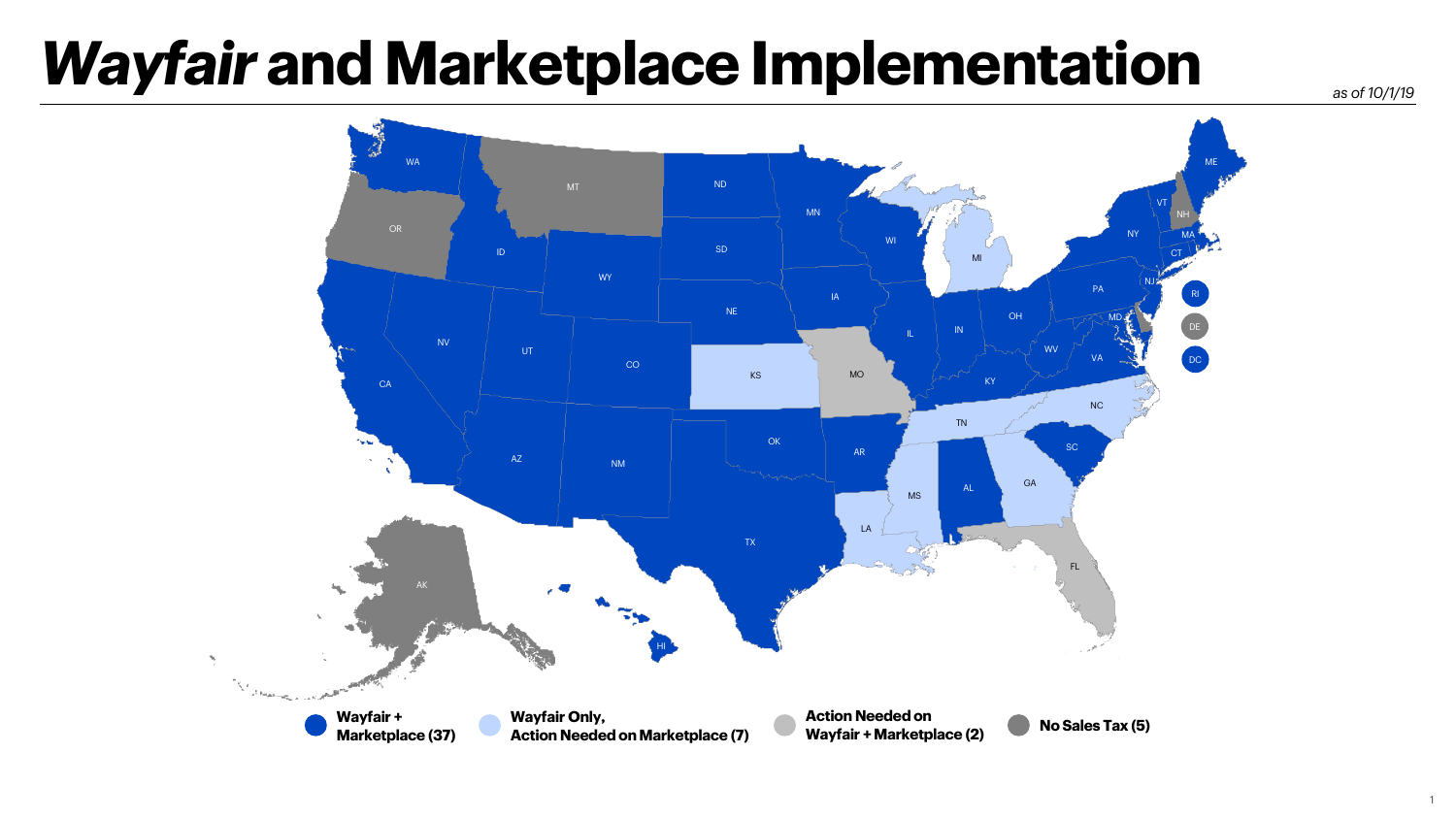## **Marketplace Collection by State**

|           | amazon           |                  | ebay Etsy Google |   |  |  |  |  |  |
|-----------|------------------|------------------|------------------|---|--|--|--|--|--|
| <b>AL</b> | ✓                | ✓                | ✓                | ✓ |  |  |  |  |  |
| <b>AR</b> | ✓                | ✓                | ✓                |   |  |  |  |  |  |
| <b>AZ</b> | ✓                | ✓                | ✓                | ✓ |  |  |  |  |  |
| <b>CA</b> | ✓                | ✓                | ✓                |   |  |  |  |  |  |
| CO        | ✓                | ✓                | ✓                | ✓ |  |  |  |  |  |
| <b>CT</b> | ✓                | ✓                | ✓                |   |  |  |  |  |  |
| DC        | ✓                |                  | ✓                | ✓ |  |  |  |  |  |
| HI        |                  | Effective 1/1/20 |                  |   |  |  |  |  |  |
| IA        | ✓                | ✓                | ✓                | ✓ |  |  |  |  |  |
| ID        | ✓                |                  | ✓                | ✓ |  |  |  |  |  |
| IL        | Effective 1/1/20 |                  |                  |   |  |  |  |  |  |
| IN        | ✓                | ✓                | ✓                | ✓ |  |  |  |  |  |
| KY        |                  |                  |                  |   |  |  |  |  |  |

|           |              |              |                  | amazon ebay Etsy Google |           |              |              |              | amazon ebay Etsy Google |           | amazon ebay  |                  | <b>Etsy</b> God |   |
|-----------|--------------|--------------|------------------|-------------------------|-----------|--------------|--------------|--------------|-------------------------|-----------|--------------|------------------|-----------------|---|
| <b>AL</b> | $\checkmark$ | ✓            | $\checkmark$     | ✓                       | <b>MA</b> | ✓            | $\checkmark$ | ✓            | $\checkmark$            | <b>PA</b> | $\checkmark$ | ✓                | $\checkmark$    | ✓ |
| <b>AR</b> | $\checkmark$ | $\checkmark$ | $\checkmark$     | $\checkmark$            | <b>MD</b> | $\checkmark$ | $\checkmark$ | ✓            | $\checkmark$            | <b>RI</b> | $\checkmark$ | ✓                | ✓               | ✓ |
| <b>AZ</b> | $\checkmark$ | $\checkmark$ | $\checkmark$     | $\checkmark$            | <b>ME</b> | $\checkmark$ | $\checkmark$ | ✓            | $\checkmark$            | <b>SC</b> | $\checkmark$ | ✓                | ✓               | ✓ |
| CA        | $\checkmark$ | $\checkmark$ | $\checkmark$     | $\checkmark$            | <b>MN</b> | $\checkmark$ | $\checkmark$ | ✓            | $\checkmark$            | <b>SD</b> | $\checkmark$ | ✓                | $\checkmark$    | ✓ |
| CO        | $\checkmark$ | $\checkmark$ | $\checkmark$     | $\checkmark$            | <b>ND</b> | $\checkmark$ | $\checkmark$ | $\checkmark$ | $\checkmark$            | <b>TX</b> | $\checkmark$ | ✓                | $\checkmark$    | ✓ |
| <b>CT</b> | $\checkmark$ | $\checkmark$ | $\checkmark$     | $\checkmark$            | <b>NE</b> | $\checkmark$ | $\checkmark$ | ✓            | $\checkmark$            | <b>UT</b> | $\checkmark$ | ✓                | $\checkmark$    | ✓ |
| <b>DC</b> | $\checkmark$ | $\checkmark$ | $\checkmark$     | $\checkmark$            | <b>NJ</b> | $\checkmark$ | $\checkmark$ | $\checkmark$ | $\checkmark$            | <b>VA</b> | $\checkmark$ | ✓                | $\checkmark$    | ✓ |
| HI        |              |              | Effective 1/1/20 |                         | <b>NM</b> | $\checkmark$ | $\checkmark$ | ✓            | $\checkmark$            | <b>VT</b> | $\checkmark$ | ✓                | $\checkmark$    | ✓ |
| IA        | $\checkmark$ | ✓            | $\checkmark$     | $\checkmark$            | <b>NV</b> | $\checkmark$ | $\checkmark$ | $\checkmark$ | $\checkmark$            | <b>WA</b> | $\checkmark$ | ✓                | $\checkmark$    | ✓ |
| ID        | $\checkmark$ | $\checkmark$ | $\checkmark$     | $\checkmark$            | <b>NY</b> | $\checkmark$ | $\checkmark$ | $\checkmark$ | $\checkmark$            | <b>WI</b> |              | Effective 1/1/20 |                 |   |
| IL        |              |              | Effective 1/1/20 |                         | <b>OH</b> | $\checkmark$ | $\checkmark$ | $\checkmark$ | $\checkmark$            | <b>WV</b> | $\checkmark$ | ✓                | $\checkmark$    | ✓ |
| IN        | ✓            |              | $\checkmark$     | ✓                       | <b>OK</b> | ✓            | $\checkmark$ | ✓            | $\checkmark$            | <b>WY</b> | $\checkmark$ | ✓                | $\checkmark$    | ✓ |
|           |              |              |                  |                         |           |              |              |              |                         |           |              |                  |                 |   |

|           |   | amazon ebay Etsy Google |   |   |  |  |  |  |  |
|-----------|---|-------------------------|---|---|--|--|--|--|--|
| PА        |   | ✓                       |   |   |  |  |  |  |  |
| RI        | ✓ | ✓                       | ✓ | ✓ |  |  |  |  |  |
| <b>SC</b> | ✓ | ✓                       | ✓ | ✓ |  |  |  |  |  |
| <b>SD</b> | ✓ | ✓                       | ✓ | ✓ |  |  |  |  |  |
| <b>TX</b> | ✓ | ✓                       | ✓ | ✓ |  |  |  |  |  |
| UT        | ✓ | ✓                       | ✓ | ✓ |  |  |  |  |  |
| <b>VA</b> | ✓ | ✓                       | ✓ | ✓ |  |  |  |  |  |
| VT        | ✓ | ✓                       | ✓ | ✓ |  |  |  |  |  |
| WA        | ✓ | ✓                       | ✓ | ✓ |  |  |  |  |  |
| WI        |   | Effective 1/1/20        |   |   |  |  |  |  |  |
| <b>WV</b> | ✓ | ✓                       | ✓ | ✓ |  |  |  |  |  |
| WY        | ✓ | ✓                       | ✓ | ✓ |  |  |  |  |  |

#### $\checkmark$  = Law in effect, currently collecting  $x =$  Law in effect, collection TBA Date = Law in effect, announced collection start **Source: Amazon, eBay, Etsy, Google** Source: Amazon, eBay, Etsy, Google